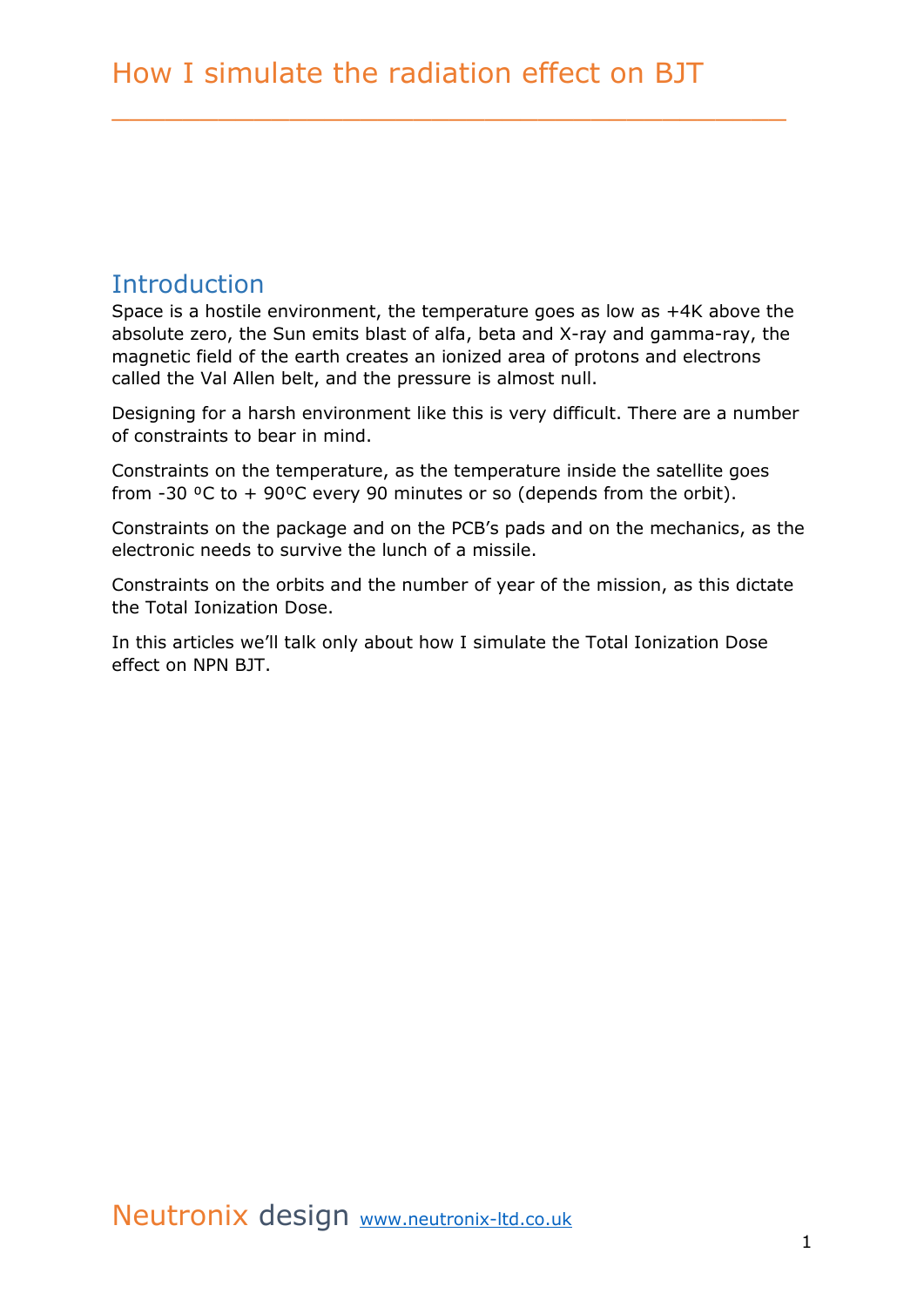#### The physics of TID on NPN BJT

Let's see how a particle can change the structure of an NPN transistor and let's have a quick discussion on TID effects. In Figure 1 you can see the theoretical structure of a NPN transistor. The box in blue represent the oxide SiO2.

\_\_\_\_\_\_\_\_\_\_\_\_\_\_\_\_\_\_\_\_\_\_\_\_\_\_\_\_\_\_\_\_\_\_\_\_\_\_



*Figure 1 NPN cross section with emphasis on the hole in the SIO2 oxide.*

When a particle (mostly Gamma rays) with enough energy hit the SiO2, it may create a couple electron - positron. While the electron has a higher mobility it will eventually escape from the SiO2. The positron, which has a lower mobility, will get trapped between the interface Oxide <-> BE and will create a positive charge. The higher the thickness of the oxide, the higher number of charges will get trapped. As the number of the trapped charges increase, a current Ib2 will start to flow between the base and emitter (because the resistivity of the SiO2 will get lower). The larger the charge trapped in the interface SIO2 – BE the higher the Ib2 current will be. With reference to figure 1, in a transistor that has not been subject to radiation, Ib2= 0 and therefore  $HFE_0 = \frac{IC}{I}$  $\frac{16}{I_{b_1}}$ . However, as the radiation increase the number of positive charges below the oxide will increase Ib2 will be not negligible, and the base current  $Ib = Ib_1+Ib_2$  will increase and therefore we will have a reduction of the ratio Ic/Ib:

$$
HFE_r = \frac{IC}{I_{b1} + I_{b2}} \quad 1]
$$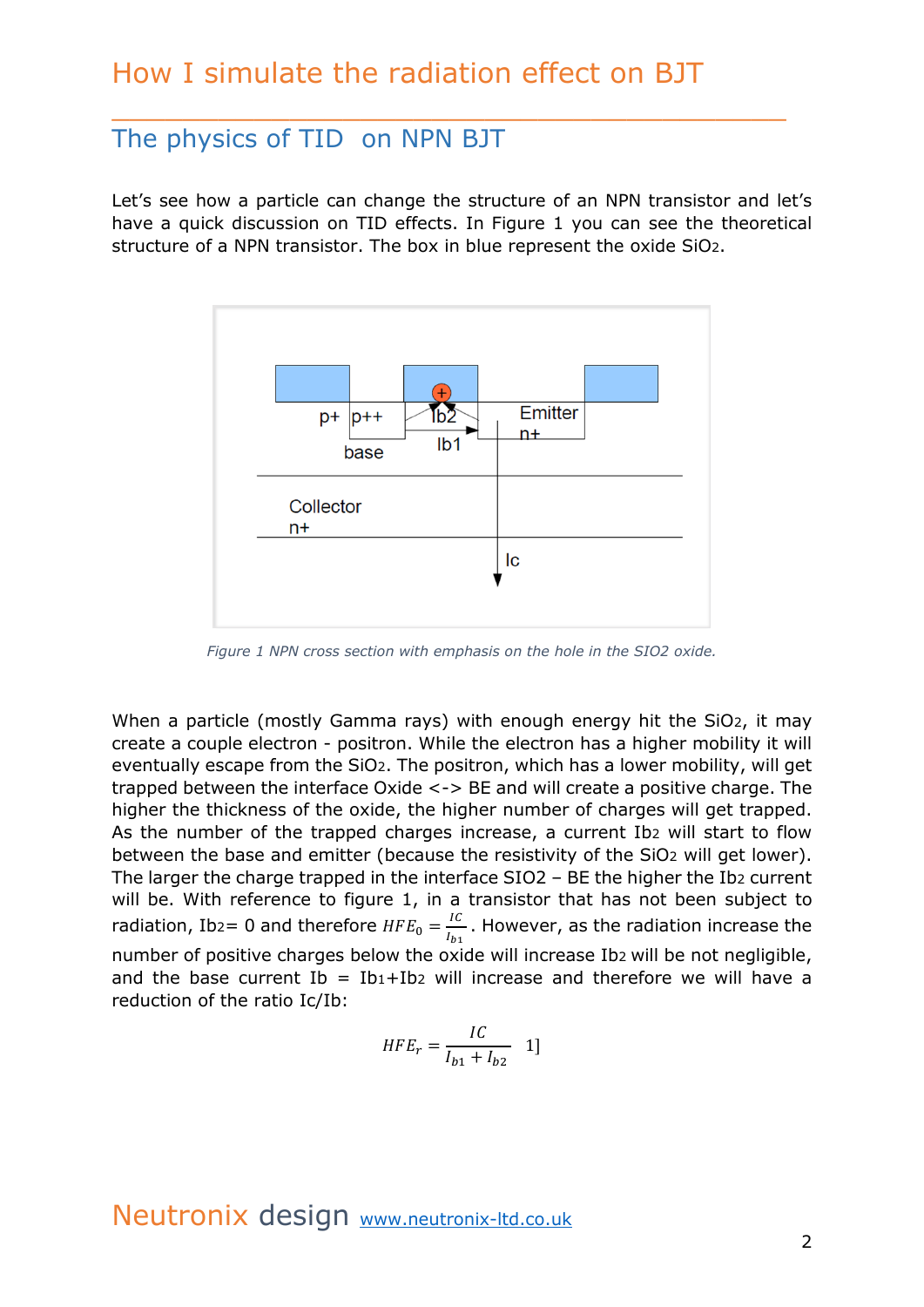#### β vs Ic0 with and without radiation

Let's see now how the β-Ic characteristic of a NPN transistor varies with the TID radiations.

\_\_\_\_\_\_\_\_\_\_\_\_\_\_\_\_\_\_\_\_\_\_\_\_\_\_\_\_\_\_\_\_\_\_\_\_\_\_

The characteristic β-Ic of a transistor is well known (see figure 2). We know that the current gain is almost constant for  $Ic \le I_{Cmax}$  and then eventually declines.



*Figure 2 Beta vs Ic of a typical NPN BJT*

Let's see what's happen to the beta after radiation. As the TID raises the current Ib2 will raise as well. From the equation 1] we can easily understand that for lower current we will have the worst degradation of the beta. And therefore we should expect a graphic like:



*Figure 3 effect of radiation on the Beta, please notice that at lower current we have the worst degradation*

*Design tip: In order to minimize the TID effect, you need to polarize the transistor where you have the pick of the β (see figure 3), you can get this information by looking at the radiation data.*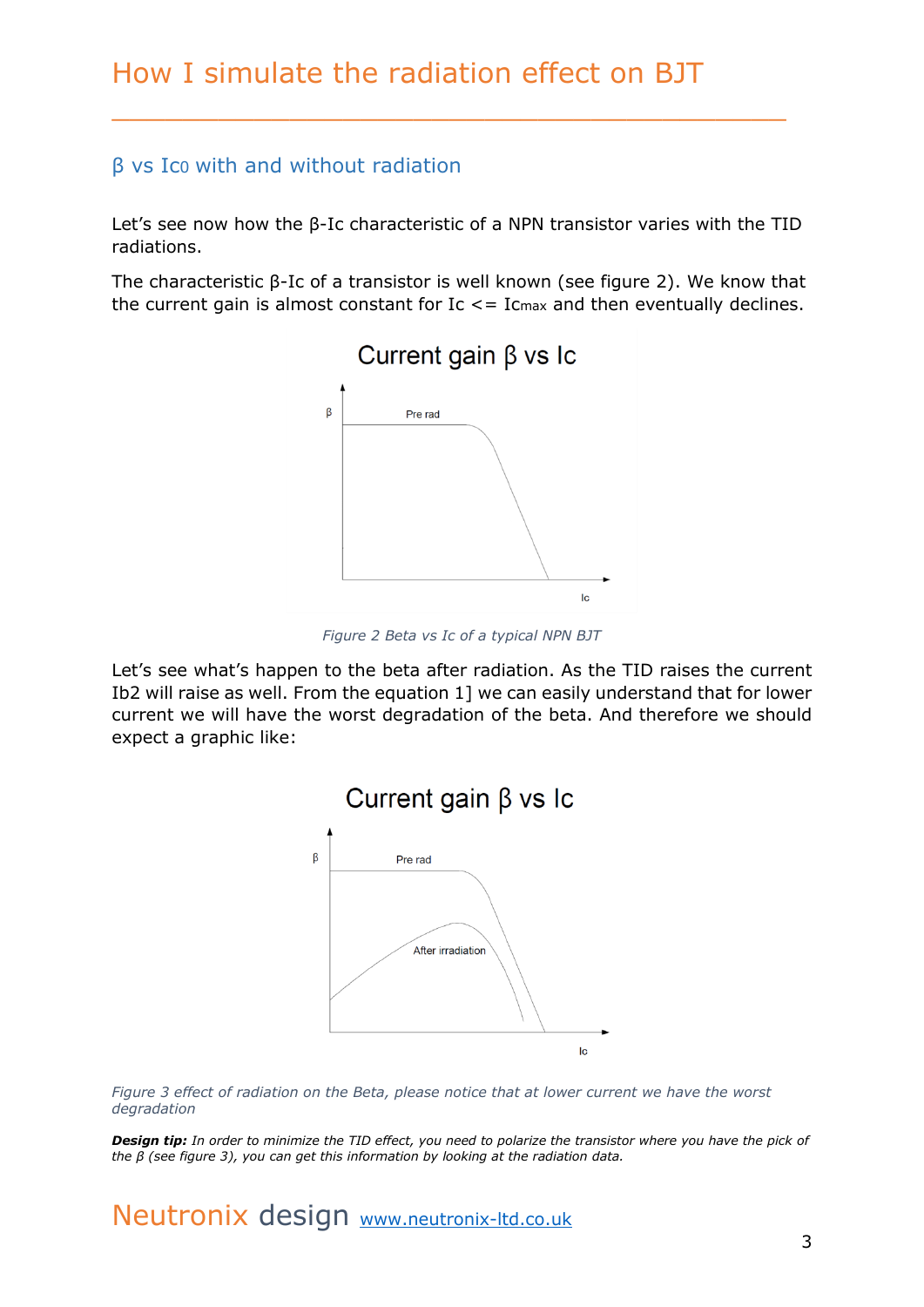# Understanding the TID test report.

When you read the total ionization dose report you need to be careful of a parameter called *radiation dose rate,* the radiation dose rate can be set during the test.

\_\_\_\_\_\_\_\_\_\_\_\_\_\_\_\_\_\_\_\_\_\_\_\_\_\_\_\_\_\_\_\_\_\_\_\_\_\_

Why this is important?

It is very important because the space is a low radiation rate environment. To recreate the same radiation rate in a lab is not always possible, imagine you have a 10 mission space with 1 krad(Si)/year. If you want to try to simulate the same environment, then you need to test the transistor in the lab for 10 years. What is usually done is to give a faster radiation dose, to have, let say 10krad(Si)/week. So you have in a week the same TID you have in 10 years in the space. The problem with that, is that the lower the radiation dose rate the worst will be the damage. Keep this in mind when you get the radiation result from the test house.

Now, let's see some example of radiation report;

In a radiation report, usually you have the beta vs different Ic values and different radiation level. For example:

| 0 krad          | DUT#1 | DUT#2 | DUT#3 | <b>DUT N</b> |
|-----------------|-------|-------|-------|--------------|
| CTR @ 0.1       | 100   | 120   | 115   | 101          |
| mA              |       |       |       |              |
| CTR @ 1.0       | 124   | 140   | 120   | 120          |
| mA              |       |       |       |              |
| <b>CTR @ 10</b> | 147   | 161   | 156   | 140          |
| mA              |       |       |       |              |
| CTR @ 40        | 180   | 192   | 187   | 160          |
| mA              |       |       |       |              |

CTR = Current TRANSFER RATIO = Ic / Ib

| 5 krad          | DUT#1 | DUT#2 | DUT#3 | <b>DUT N</b> |
|-----------------|-------|-------|-------|--------------|
| CTR @ 0.1       | 95    | 110   | 99    | 96           |
| mA              |       |       |       |              |
| CTR @ 1.0       | 110   | 130   | 110   | 115          |
| mA              |       |       |       |              |
| <b>CTR @ 10</b> | 130   | 150   | 140   | 129          |
| mA              |       |       |       |              |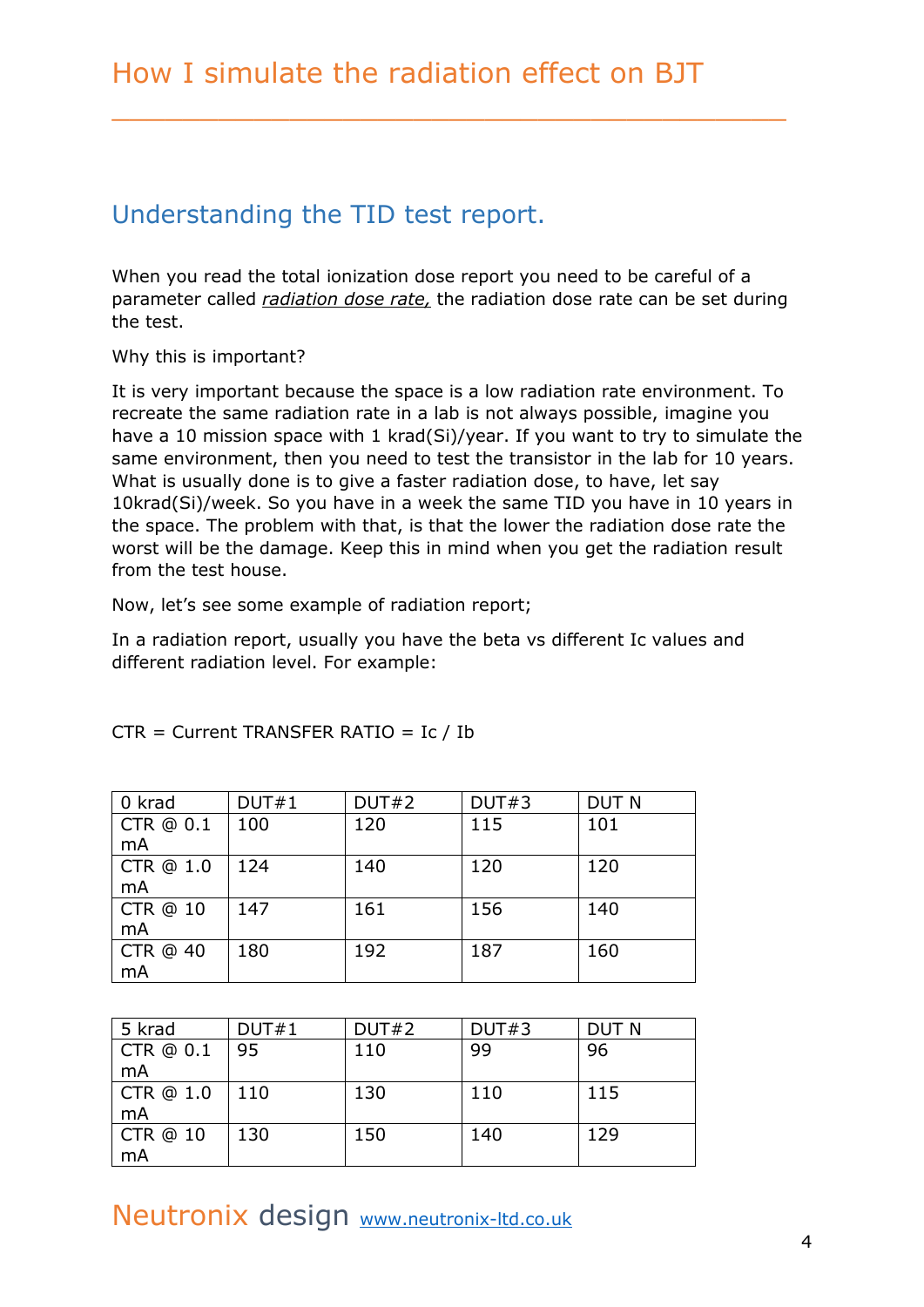# How I simulate the radiation effect on BJT

| 20 krad         | DUT#1 | DUT#2 | DUT#3 | <b>DUT N</b> |
|-----------------|-------|-------|-------|--------------|
| CTR @ 0.1       | 70    | 70    | 56    | 54           |
| mA              |       |       |       |              |
| CTR @ 1.0       | 90    | 81    | 88    | 73           |
| mA              |       |       |       |              |
| <b>CTR @ 10</b> | 130   | 125   | 125   | 115          |
| mA              |       |       |       |              |
| CTR @ 40        | 150   | 160   | 162   | 142          |
| mA              |       |       |       |              |

Now let's assume that in your mission the TID is 5 krad, and you have the data for 5 krad and 20 krad. Use the beta (CTR) from the 20 krad, the reason is that in the lab your test was done with a fast radiation rate.

# Simulating with SPICE

When you are doing the spice simulation, what I would recommend is to create 2 models for the same transistor, for example let's assume you are using the 2N2222 and the spice model for this transistor is:

*.model 2N2222 NPN(IS=1E-14 VAF=100 BF=200 IKF=0.3 XTB=1.5 BR=3 JC=8E-12 CJE=25E-12 TR=100E-9 TF=400E-12 ITF=1 VTF=2 XTF=3 RB=10 RC=.3 RE=.2 Vceo=30 Icrating=800m mfg=NXP)*

Then you can create a new model called 2N2222\_20krad and change the BF

*model 2N2222\_20KRAD NPN(IS=1E-14 VAF=100 BF=90 IKF=0.3 XTB=1.5 BR=3 JC=8E-12 CJE=25E-12 TR=100E-9 TF=400E-12 ITF=1 VTF=2 XTF=3 RB=10 RC=.3 RE=.2 Vceo=30 Icrating=800m mfg=NXP)*

So, now you know how to simulate the effect of radiation (TID) on a BJT. The same concept can be applied to PNP, however in PNP there are other issues not covered in this article.